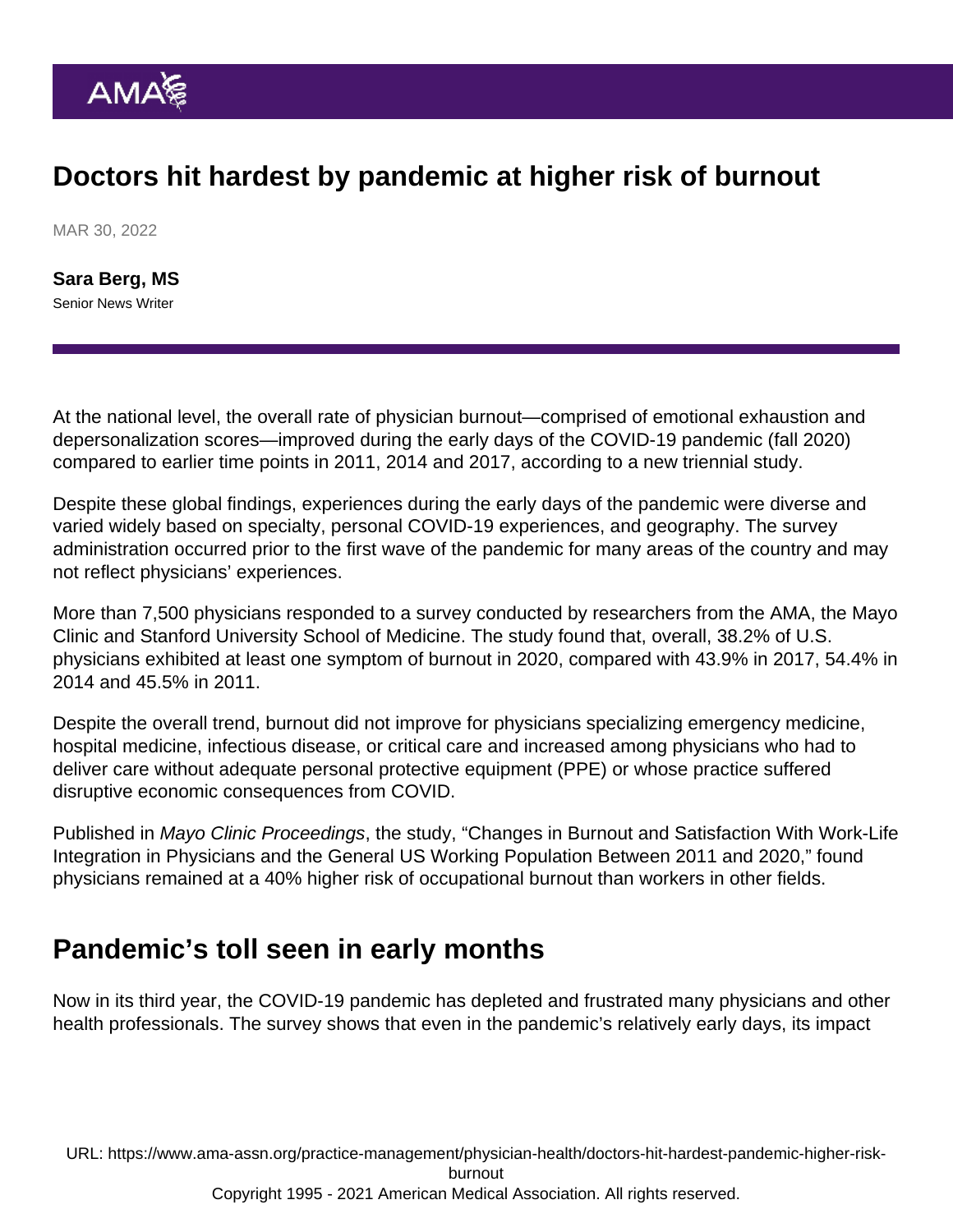#### was being felt.

About 55% of the physicians surveyed said they directly cared for a patient with COVID-19, while 30.6% had delivered care without PPE. And nearly 40% reported their practice suffered disruptive economic consequences from COVID-19, while 5.3% personally experienced SARS-CoV-2 infection. These COVID-19 experiences were strongly related to burnout.

The survey results also indicated that the impact of the pandemic has varied widely by specialty. Some pandemic experiences—such as having provided care without adequate PPE or treating patients with COVID-19—were more common among certain specialties. Other experiences, such as suffering disruptive economic consequences due to COVID-19, were more prevalent among others.

According to the study, providing care with inadequate PPE, having personally contracted COVID and suffering economically due to the pandemic were independently associated with a higher risk of burnout.

Learn about [six ways to combat physician stress during COVID-19 pandemic](https://www.ama-assn.org/delivering-care/public-health/6-ways-address-physician-stress-during-covid-19-pandemic).

### Differences by physician specialty

Since 2017, changes in emotional exhaustion, depersonalization and burnout differed by physician specialty. For specialties that were expected to be hit hardest by COVID-19—emergency medicine, critical care, hospital medicine and infectious disease—there was no change in average scores of emotional exhaustion and depersonalization.

In contrast, the burnout rate for all other specialties experienced an overall improvement in 2020 (37.2%) compared with 2017 (43.2%).

Committed to making[?physician burnout](https://edhub.ama-assn.org/pages/physician-burnout)?a thing of the past, the?AMA has studied,?and is currently addressing issues causing and fueling physician burnout—including time constraints, technology and regulations—to better?understand and reduce the challenges physicians face.?By focusing on factors causing burnout at the system-level, the AMA assesses an organization's well-being and offers guidance and targeted solutions to support physician well-being and satisfaction.?

### National efforts underway

Some may attribute the overall improvement in physician burnout to changes in care delivery during the early days of the pandemic such as heightened meaning and purpose in work, the ability to deliver

URL: [https://www.ama-assn.org/practice-management/physician-health/doctors-hit-hardest-pandemic-higher-risk](https://www.ama-assn.org/practice-management/physician-health/doctors-hit-hardest-pandemic-higher-risk-burnout)[burnout](https://www.ama-assn.org/practice-management/physician-health/doctors-hit-hardest-pandemic-higher-risk-burnout) Copyright 1995 - 2021 American Medical Association. All rights reserved.